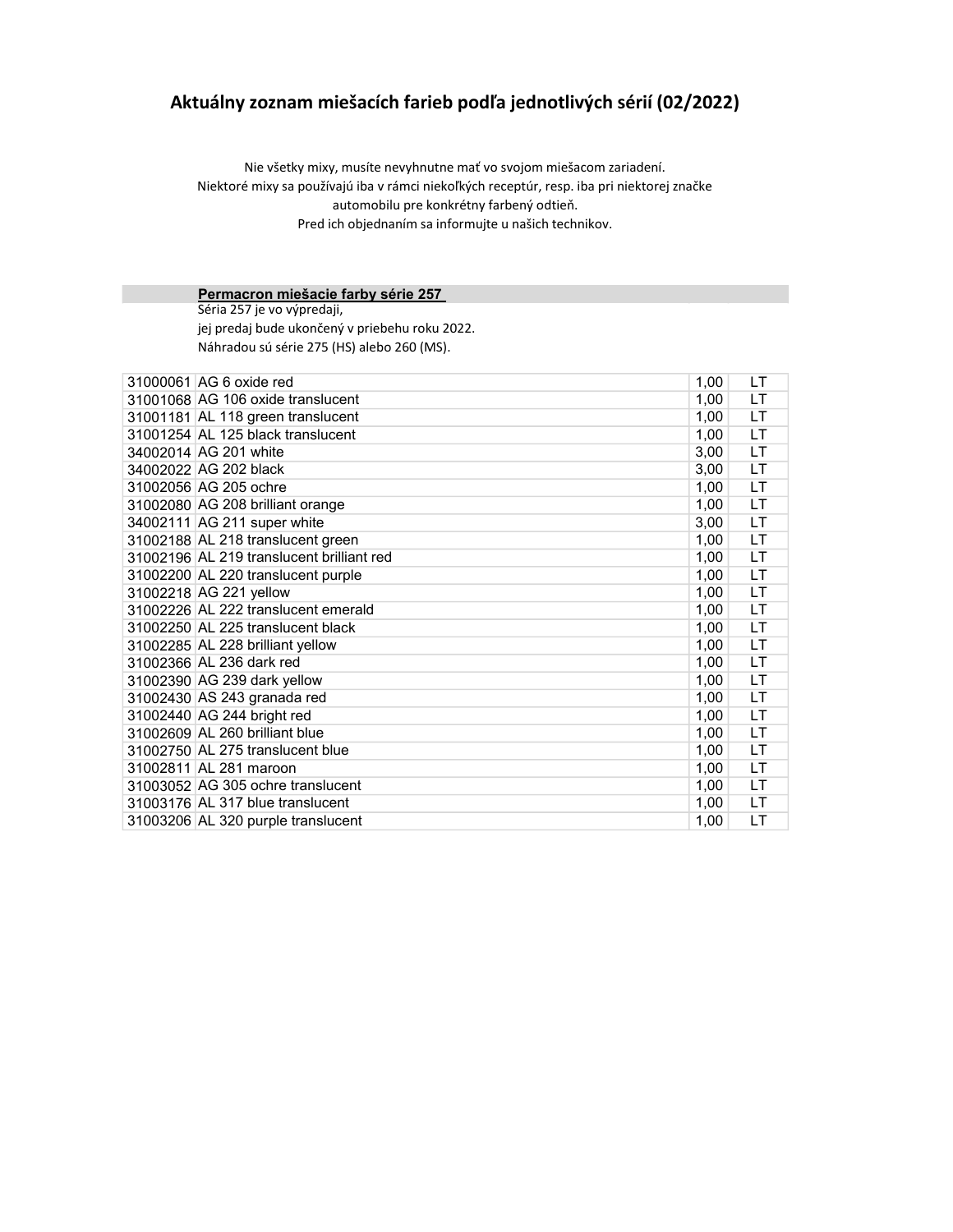# Permasolid HS miešacie farby série 275

| 26107201 HG 720 Super White               | 1,00 | LT        |
|-------------------------------------------|------|-----------|
| 26107203 HG 720 Super White               | 3,50 | LT        |
| 26107211 HL 721 White                     | 1,00 | LT        |
| 26107221 HG 722 Deep Black                | 1,00 | LT        |
| 26107231 HL 723 Translucent Black         | 1,00 | LT        |
| 26107241 HG 724 Blue Violet               | 1,00 | LT        |
| 26107251 HG 725 Brilliant Blue            | 1,00 | LT        |
| 26107261 HG 726 Reddish Blue              | 1,00 | LT        |
| 26107271 HG 727 Greenish Blue             | 1,00 | LT        |
| 26107281 HL 728 Translucent Greenish Blue | 1,00 | LT        |
| 26107291 HG 729 Emerald                   | 1,00 | LT        |
| 26107301 HL 730 Translucent Emerald       | 1,00 | LT        |
| 26107311 HG 731 Green                     | 1,00 | LT        |
| 26107321 HG 732 Greenish Yellow           | 1,00 | LT        |
| 26107331 HG 733 Yellow                    | 1,00 | LT        |
| 26107341 HG 734 Reddish Yellow            | 1,00 | LT        |
| 26107351 HG 735 Orange                    | 1,00 | LT        |
| 26107361 HG 736 Brilliant Red             | 1,00 | <b>LT</b> |
| 26107371 HG 737 Red                       | 1,00 | LT        |
| 26107381 HG 738 Bluish Red                | 1,00 | LT        |
| 26107391 HG 739 Red Violet                | 1,00 | LT        |
| 26107401 HG 740 Ochre                     | 1,00 | LT        |
| 26107411 HL 741 Translucent Ochre         | 1,00 | LT        |
| 26107421 HG 742 Oxide Red                 | 1,00 | LT        |
|                                           |      |           |
|                                           |      |           |

### Permacron® miešacie farby série 260

| 34001400 Permacron® Mixing Colour 260 MS 140 white                     | 3,5 | LT |
|------------------------------------------------------------------------|-----|----|
| 31001410 Permacron® Mixing Colour 260 MS 141 purple                    |     | LT |
| 31001420 Permacron® Mixing Colour 260 MS 142 purple blue               |     | LT |
| 31001430 Permacron® Mixing Colour 260 MS 143 translucent greenish blue |     | LТ |
| 31001440 Permacron® Mixing Colour 260 MS 144 greenish blue             |     | LТ |
| 31001450 Permacron® Mixing Colour 260 MS 145 yellow green              |     | LT |
| 31001460 Permacron® Mixing Colour 260 MS 146 green                     |     | LТ |
| 31001470 Permacron® Mixing Colour 260 MS 147 yellow                    |     | LT |
| 31001480 Permacron® Mixing Colour 260 MS 148 brilliant yellow          |     | LТ |
| 31001490 Permacron® Mixing Colour 260 MS 149 orange                    |     | LT |
| 34001500 Permacron® Mixing Colour 260 MS 150 black                     | 3,5 | LT |
| 31001510 Permacron® Mixing Colour 260 MS 151 brilliant red             |     | LT |
| 31001520 Permacron® Mixing Colour 260 MS 152 orange red                |     | LT |
| 31001530 Permacron® Mixing Colour 260 MS 153 blueish red               |     | LT |
| 31001540 Permacron® Mixing Colour 260 MS 154 translucent red           |     | LТ |
| 31001550 Permacron® Mixing Colour 260 MS 155 reddish purple            |     | LТ |
| 31001560 Permacron® Mixing Colour 260 MS 156 translucent black         |     | LT |
| 31001570 Permacron® Mixing Colour 260 MS 157 ochre                     |     | LТ |
| 31001580 Permacron® Mixing Colour 260 MS 158 oxide red                 |     | LT |
| 31001590 Permacron® Mixing Colour 260 MS 159 granada red               |     | LT |
| 31001600 Permacron® Mixing Colour 260 MS 160 dark blue                 |     | LT |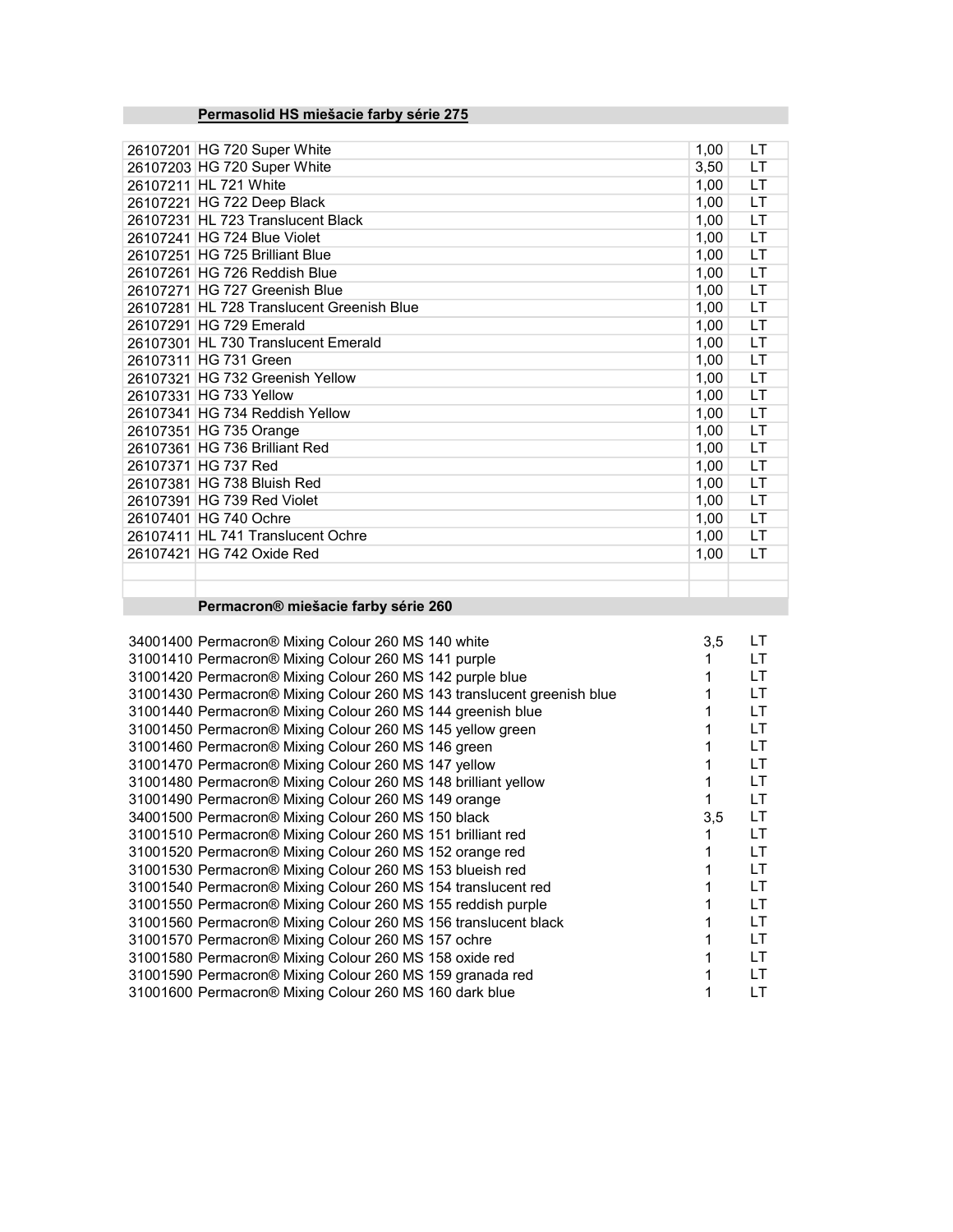| Permacron miešacie farby série 293/295 (vrátane xiralikov) |      |           |
|------------------------------------------------------------|------|-----------|
|                                                            |      |           |
| 32035010 MB 501 white                                      | 3,50 | LT        |
| 32035020 MB 502 black                                      | 3,50 | LT        |
| 32005040 MB 504 ruby red                                   | 0,50 | LT        |
| 32005059 MB 505 ochre                                      | 1,00 | LT        |
| 32005067 MB 506 oxide red                                  | 1,00 | LT        |
|                                                            |      | LT        |
| 32005070 MB 507 bright orange                              | 0,50 |           |
| 32005080 MB 508 platin silver                              | 1,00 | LT        |
| 32005090 MB 509 platin silver fine                         | 1,00 | LT        |
| 32005105 MB 510 effect silver                              | 1,00 | LT        |
| 32035110 MB 511 super white                                | 3,50 | LT        |
| 32035130 MB 513 coarse silver                              | 3,50 | LT        |
| 32035140 MB 514 silver                                     | 3,50 | LT        |
| 32005150 MB 515 special fine silver                        | 0,50 | LT        |
| 32005164 MB 516 micro silver                               | 1,00 | LT        |
| 32005170 MB 517 special coarse silver                      | 0,50 | LT        |
| 32035180 MB 518 fine silver                                | 3,50 | LT        |
| 32005202 MB 520 translucent purple                         | 1,00 | LT        |
| 32005210 MB 521 yellow                                     | 1,00 | LT        |
| 32005229 MB 522 translucent emerald                        | 1,00 | LT        |
| 32005237 MB 523 translucent reddish yellow                 | 1,00 | LT        |
| 32005245 MB 524 red translucent                            | 1,00 | LT        |
| 32005253 MB 525 black translucent                          | 1,00 | LT        |
| 32005270 MB 527 translucent black                          | 1,00 | LT        |
| 32005288 MB 528 brilliant yellow                           | 1,00 | LT        |
| 32005296 MB 529 translucent brilliant red                  | 1,00 | LT        |
| 32005300 MB 530 translucent copper                         | 1,00 | LT        |
| 32005318 MB 531 translucent oxide                          | 1,00 | LT        |
| 32005326 MB 532 translucent ochre                          | 1,00 | LT        |
| 32005334 MB 533 dark yellow                                | 1,00 | LT        |
| 32005350 MB 535 blood orange                               | 1,00 | LT        |
| 32005369 MB 536 dark red                                   | 1,00 | LT        |
| 32005370 MB 537 brilliant blue                             | 1,00 | LT        |
| 32005385 MB 538 translucent green                          | 1,00 | LT        |
| 32005390 MB 539 blue effect                                | 0,50 | LT        |
| 32005400 MB 540 greenish yellow                            | 0,50 | LT        |
| 32005423 MB 542 micro white                                | 1,00 | LT        |
|                                                            |      | LT        |
| 32105436 MB 543 granada red                                | 1,00 |           |
| 32105444 MB 544 bright red                                 | 1,00 | LT        |
| 32005460 MB 546 magenta                                    | 0,50 | LT        |
| 32005470 MB 547 deep blue                                  | 1,00 | LT        |
| 32005490 MB 549 sparkle silver                             | 1,00 | LT        |
| 32005510 MB 551 special deep black                         | 1,00 | LT        |
| 32005520 MB 552 blue translucent                           | 1,00 | <b>LT</b> |
| 32005539 MB 553 translucent azure blue                     | 1,00 | LT        |
| 32005547 MB 554 translucent deep blue                      | 1,00 | LT        |
| 32005555 MB 555 translucent dark blue                      | 1,00 | LT        |
| 32005563 MB 556 dark purple                                | 1,00 | LT        |
| 32035570 MB 557 brilliant silver, fine                     | 3,50 | LT        |
| 32035580 MB 558 brilliant silver, coarse                   | 3,50 | LT        |
| 32005600 MB 560 special silver (for KAB)                   | 0,50 | <b>LT</b> |
| 33005613 MB 561 blue green pearl                           | 1,00 | <b>LT</b> |
| 33005630 MB 563 bright blue pearl                          | 1,00 | <b>LT</b> |
| 33005648 MB 564 brown pearl                                | 1,00 | LT        |
| 33005680 MB 568 lilac pearl                                | 1,00 | LT        |
| 33005702 MB 570 fine white pearl                           | 1,00 | <b>LT</b> |
| 33005710 MB 571 pink pearl                                 | 1,00 | LT        |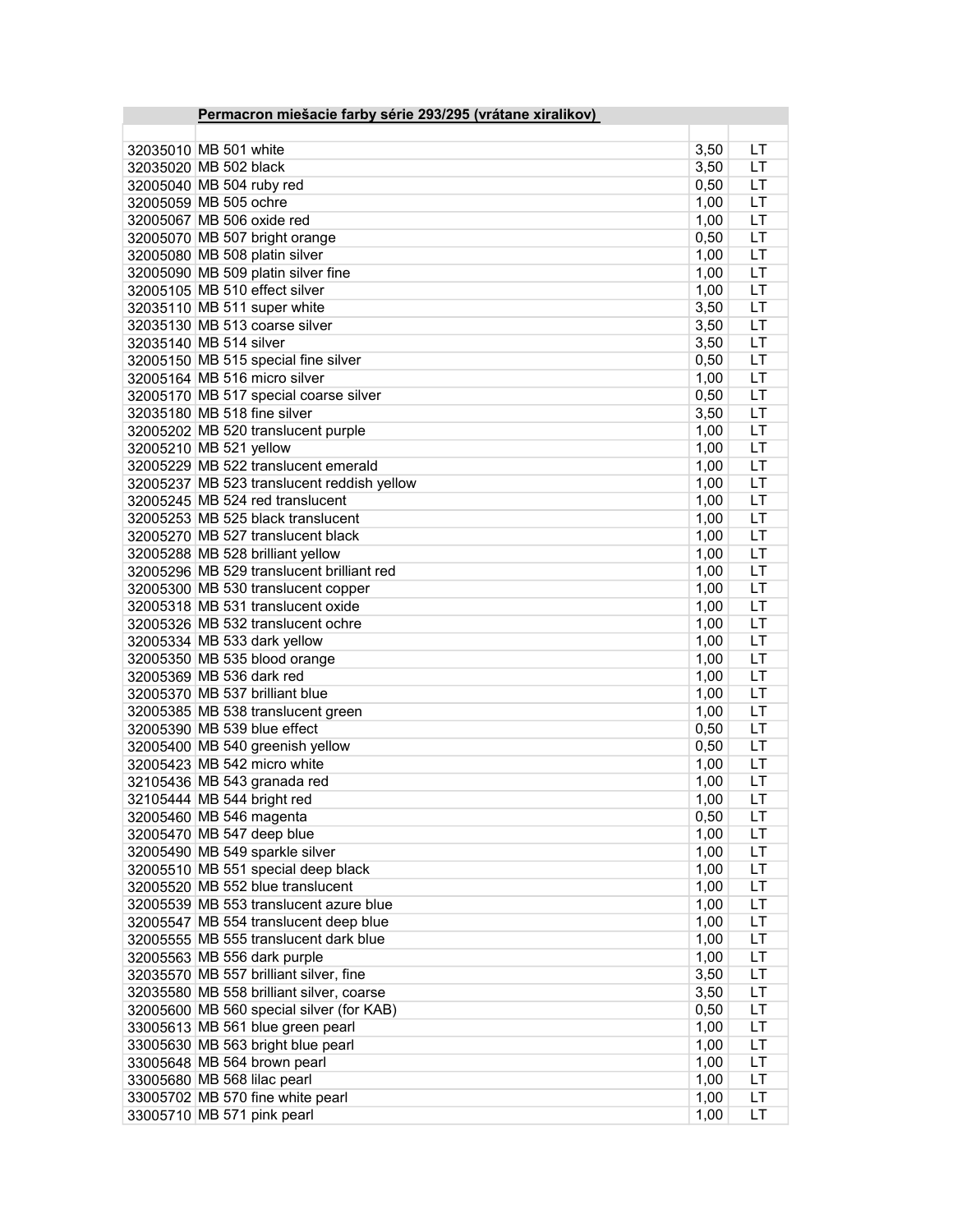| 33005729 MB 572 green pearl                                    | 1,00 | LT        |
|----------------------------------------------------------------|------|-----------|
| 32005741 MB 574 deep black                                     | 1,00 | <b>LT</b> |
| 32005760 MB 576 brillant orange                                | 0,50 | LT        |
| 32005776 MB 577 special red                                    | 1,00 | <b>LT</b> |
| 32005784 MB 578 green yellow                                   | 1,00 | LT.       |
| 32005792 MB 579 brilliant gold                                 | 1,00 | <b>LT</b> |
| 33005800 MB 580 magic effect (incl. Colorstream Viola Fantasy) | 0,50 | LT        |
| 32005814 MB 581 maroon                                         | 1,00 | LT.       |
| 32005822 MB 582 translucent maroon                             | 1,00 | LT.       |
| 33005830 MB 583 diamond gold                                   | 1,00 | LT.       |
| 33005840 MB 584 diamond copper                                 | 1,00 | LT        |
| 33005850 MB 585 diamond blue                                   | 1,00 | LT.       |
| 33015864 MB 586 platinum pearl                                 | 1,00 | LT.       |
| 33005877 MB 587 fine blue pearl                                | 1,00 | LT.       |
| 33005881 MB 588 extra fine blue pearl                          | 0,50 | LT.       |
| 33005900 MB 590 magic sparkle effect                           | 0,50 | LT.       |
| 33005915 MB 591 white pearl                                    | 1,00 | LT.       |
| 33005923 MB 592 gold pearl                                     | 1,00 | LT.       |
| 33005931 MB 593 blue pearl                                     | 1,00 | <b>LT</b> |
| 33005940 MB 594 red pearl                                      | 1,00 | LT.       |
| 33005958 MB 595 ruby pearl                                     | 1,00 | LT        |
| 33005966 MB 596 diamond white                                  | 1,00 | LT        |
| 33005974 MB 597 diamond red                                    | 1,00 | LT        |
| 33005980 MB 598 diamond green                                  | 1,00 | LT        |
|                                                                |      |           |
| 32102992 Permacron Additive MB 299                             | 1,00 | LT        |
| 32007990 Permacron Effect Additive MB 799                      | 1,00 | LT        |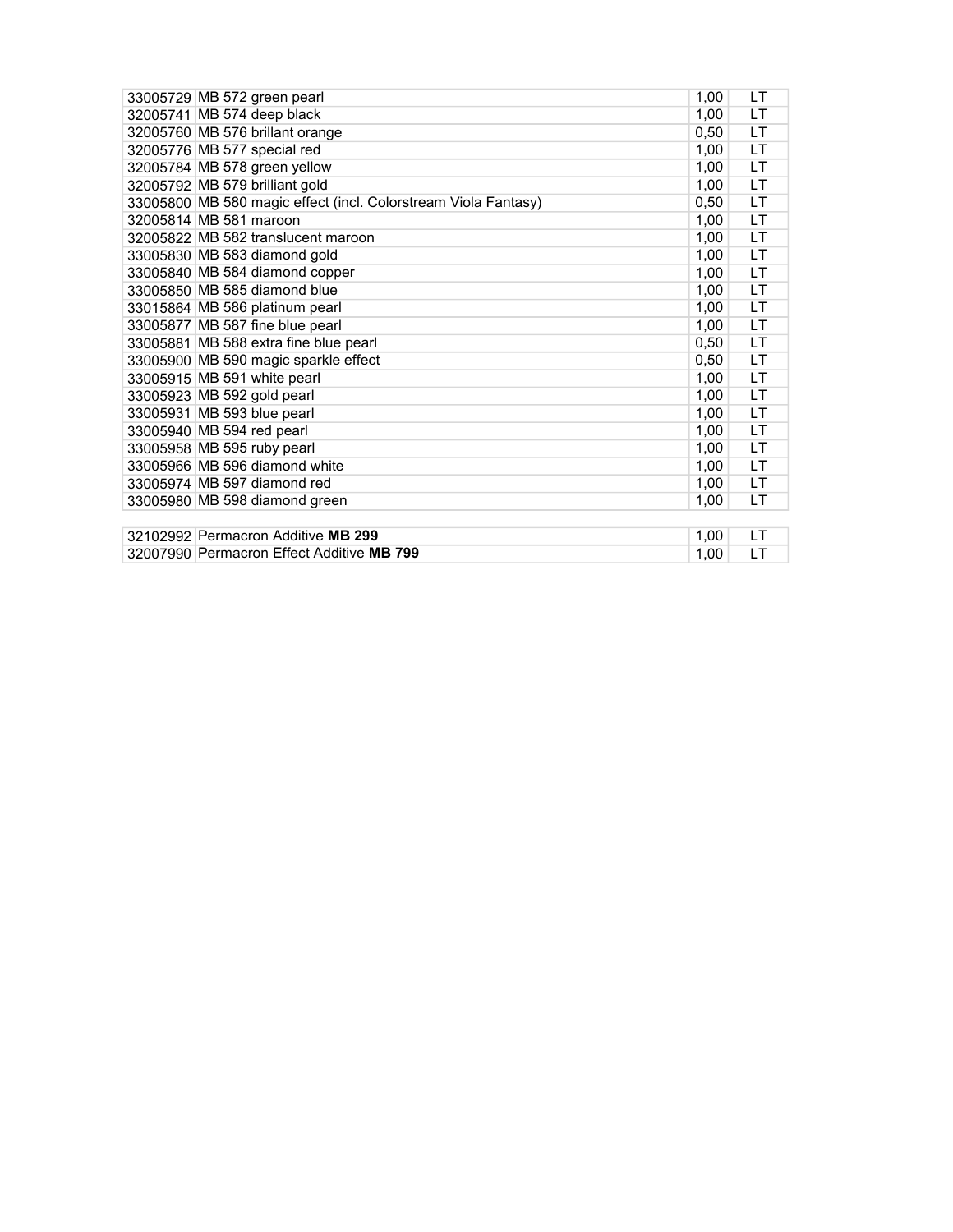#### Permahyd miešacie farby série 280/285 vrátane xiralikov

Séria 280/285 je vo výpredaji, jej predaj bude ukončený v priebehu roku 2022. Náhradou je séria Permahyd Hi-Tec 480.

| 36028001 WB 800 Effect                     | 0,50         | LT  |
|--------------------------------------------|--------------|-----|
| 36018014 WB 801 white                      | 1,00         | LT  |
| 36018024 WB 802 deep black                 | 1,00         | LT  |
| 36018035 WB 803 special black              | 1,00         | LT  |
| 36048034 WB 803 special black              | 3,50         | LT  |
| 36028040 WB 804 ruby red                   | 0,50         | LT  |
| 36028051 WB 805 ochre                      | 0,50         | LT  |
| 36028060 WB 806 bright orange              | 0,50         | LT  |
| 36028071 WB 807 oxide red                  | 0,50         | LT  |
| 36028081 WB 808 ruby                       | 0,50         | LT  |
| 36018090 WB 809 ultra deep black           | 1,00         | LT  |
| 36028100 WB 810 brilliant magenta red      | 0,50         | LT  |
| 36028119 WB 811 red                        | 0,50         | LT  |
| 36018139 WB 813 coarse silver              | 1,00         | LT  |
| 36018147 WB 814 silver                     | 1,00         | LT  |
| 36028150 WB 815 bright silver              | 0,50         | LT  |
| 36028160 WB 816 micro silver               | 0,50         | LT  |
| 36018175 WB 817 micro silver extra         | 1,00         | LT  |
| 36018184 WB 818 fine silver                | 1,00         | LT  |
| 36028201 WB 820 translucent violet         | 0,50         | LT  |
| 36028216 WB 821 ochre yellow               | 0,50         | LT  |
| 36028220 WB 822 translucent emerald        | 0,50         | LT  |
| 36028232 WB 823 translucent reddish yellow | 0,50         | LT  |
| 36028251 WB 825 black translucent          | 0,50         | LT  |
| 36028270 WB 827 translucent black          | 0,50         | LT  |
| 36028290 WB 829 translucent brilliant red  |              | LT  |
| 36028311 WB 831 translucent oxide          | 0,50<br>0,50 | LT  |
| 36028331 WB 833 dark yellow                | 0,50         | LT  |
| 36028356 WB 835 blood orange               | 0,50         | LT  |
| 36028360 WB 836 dark red                   | 0,50         | LT  |
| 36018376 WB 837 dark blue                  | 1,00         | LT  |
| 36028380 WB 838 translucent green          | 0,50         | LT  |
| 36038390 WB 839 blue effect                |              | LT  |
| 36028420 WB 842 micro white                | 0,25         | LT  |
|                                            | 0,50         |     |
| 36018430 WB 843 granada red                | 1,00         | LT  |
| 36028511 WB 851 yellow                     | 0,50         | LT  |
| 36028526 WB 852 greenish yellow            | 0,50         | LT  |
| 36028530 WB 853 translucent azure blue     | 0,50         | LT  |
| 36018546 WB 854 translucent deep blue      | 1,00         | LT  |
| 36028569 WB 856 dark purple                | 0,50         | LT  |
| 36028570 WB 857 brilliant silver, fine     | 0,50         | LТ  |
| 36018584 WB 858 brilliant silver, extra    | 1,00         | LT  |
| 36048580 WB 858 brilliant silver, extra    | 3,50         | LT. |
| 36028590 WB 859 brilliant blue             | 0,50         | LT  |
| 36128611 WB 861 blue green pearl           | 0,50         | LT  |
| 36128631 WB 863 bright blue pearl          | 0,50         | LT  |
| 36128644 WB 864 brown pearl                | 0,50         | LT  |
| 36128681 WB 868 lilac pearl                | 0,50         | LT  |
| 36128701 WB 870 fine white pearl           | 0,50         | LT  |
| 36128717 WB 871 pink pearl                 | 0,50         | LT  |
| 36128720 WB 872 green pearl                | 0,50         | LT  |
| 36138760 WB 876 brillant orange            | 0,25         | LT  |
| 36028771 WB 877 special red                | 0,50         | LT  |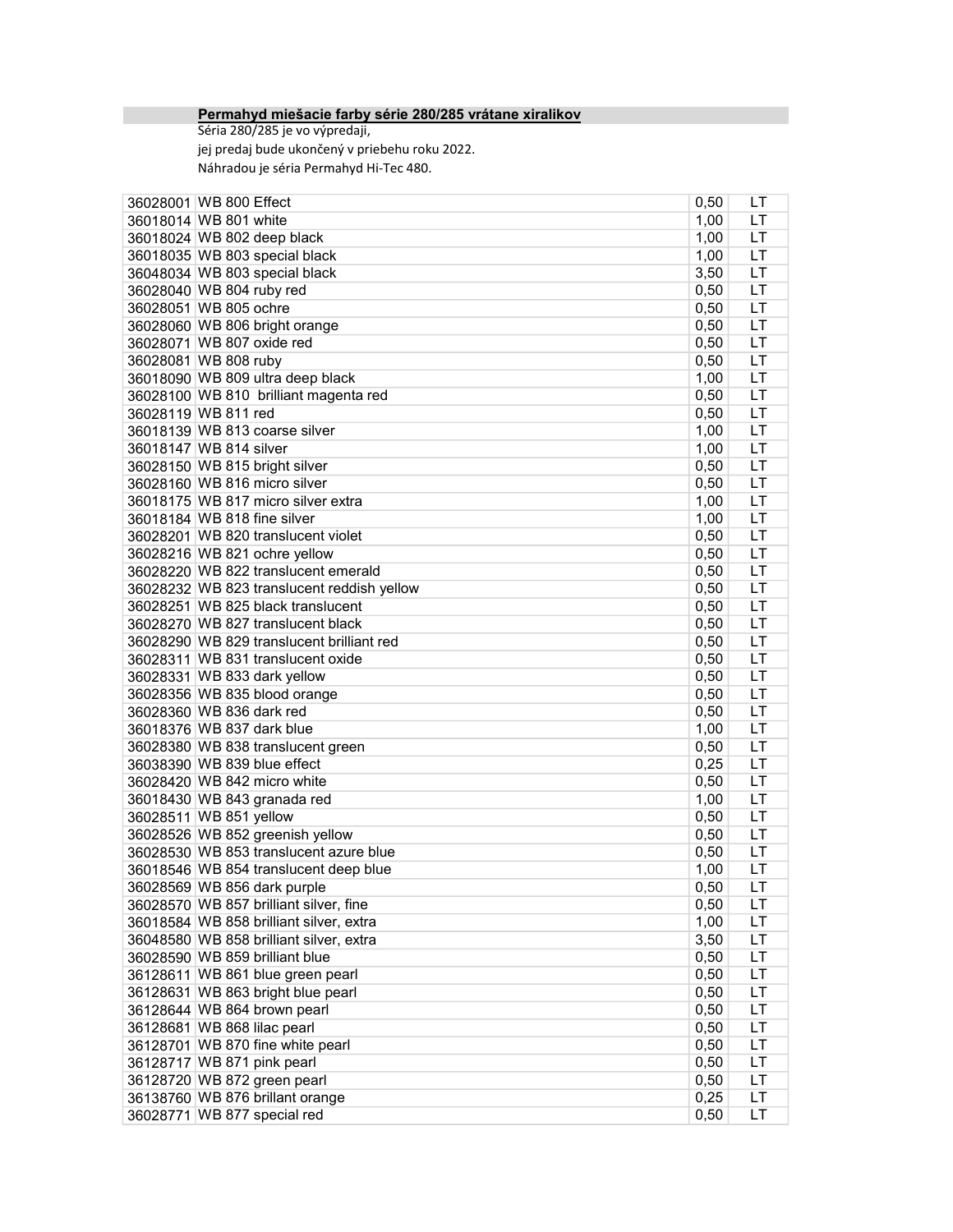| 36138780 WB 878 magic fire effect                              | 0,25 | LT |
|----------------------------------------------------------------|------|----|
| 36028798 WB 879 brilliant gold                                 | 0,50 | LT |
| 36138800 WB 880 magic effect (incl. Colorstream Viola Fantasy) | 0,25 | LT |
| 36028810 WB 881 maroon                                         | 0,50 | LT |
| 36028820 WB 882 translucent maroon                             | 0,50 | LT |
| 36128831 WB 883 diamond gold                                   | 0,50 | LT |
| 36128841 WB 884 diamondcopper                                  | 0,50 | LT |
| 36128851 WB 885 diamond blue                                   | 0,50 | LT |
| 36128865 WB 886 platinum pearl                                 | 0,50 | LT |
| 36128873 WB 887 fine blue pearl                                | 0,50 | LT |
| 36028887 WB 888 transparent                                    | 0,50 | LT |
| 36128891 WB 889 carmine red pearl                              | 0,50 | LT |
| 36118915 WB 891 white pearl                                    | 1,00 | LT |
| 36128920 WB 892 gold pearl                                     | 0,50 | LT |
| 36118931 WB 893 blue pearl                                     | 1,00 | LT |
| 36128941 WB 894 red pearl                                      | 0,50 | LT |
| 36128950 WB 895 ruby pearl                                     | 0,50 | LT |
| 36128962 WB 896 diamond white                                  | 0,50 | LT |
| 36128971 WB 897 diamond red                                    | 0,50 | LT |
| 36128981 WB 898 diamond green                                  | 0.50 | LT |

### **Permahyd špeciálne miešacie farby**

| 36103040 WT 304 magic sparkle effect     | 0,25 | LT |
|------------------------------------------|------|----|
| 36103070 WT 307 prismasilver             | 0,25 | LТ |
| 36103150 WT 315 extra fine blue pearl    | 0,25 | LТ |
| 36103160 WT 316 turquoise pearl          | 0.25 | LТ |
| 36103940 WT 394 fantasy Cyan (bluegreen) | 0,25 | LT |
| 36103950 WT 395 fantasy blue             | 0,25 | LТ |
| 36103960 WT 396 fantasy green            | 0,25 | LТ |
| 36103970 WT 397 fantasy gold             | 0,25 | LT |
| 36103980 WT 398 fantasy silver           | 0,25 | LТ |
| 36103990 WT 399 fantasy red              | 0,25 | LT |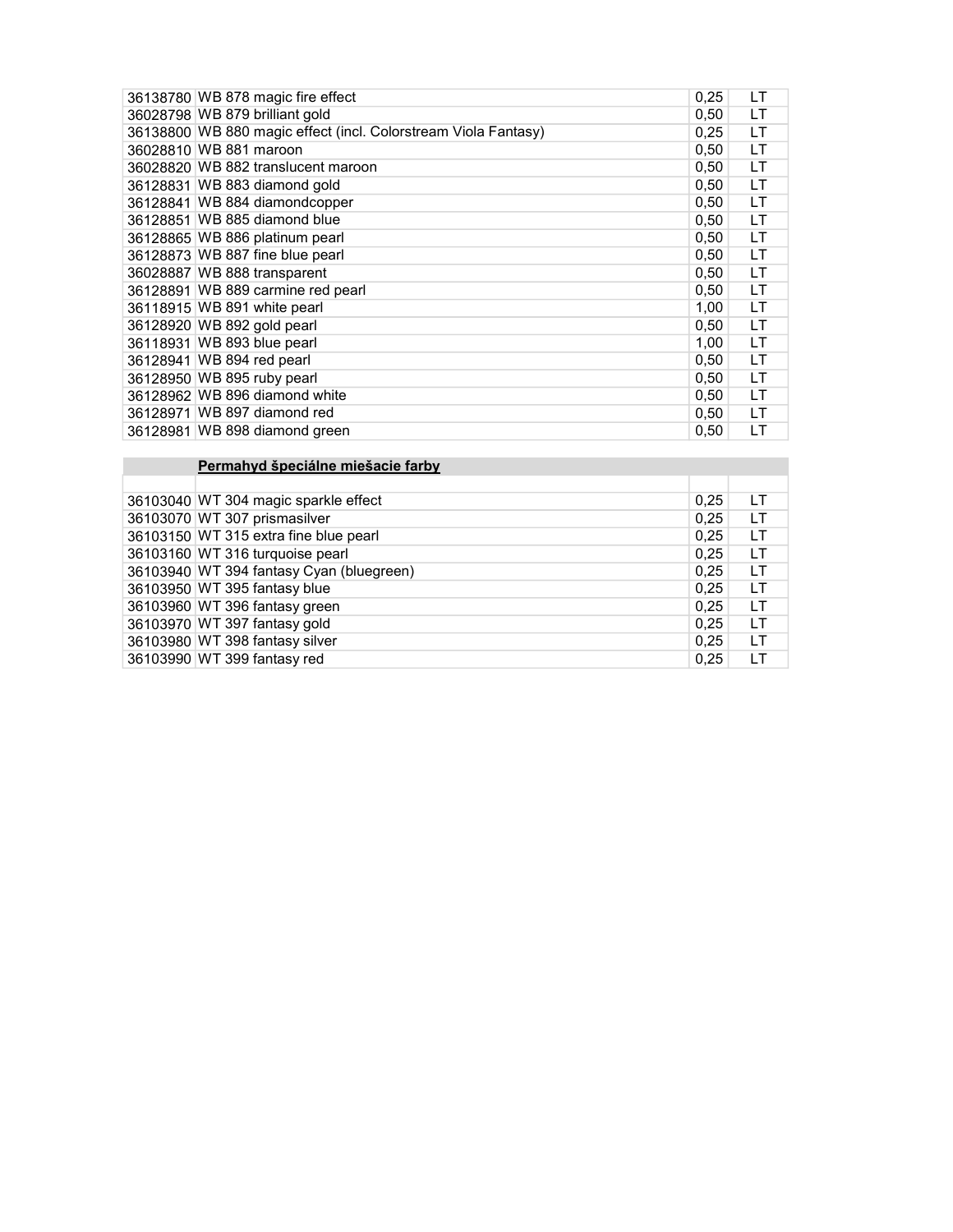| Farebné prísady do prihľadných lakov               |      |     |
|----------------------------------------------------|------|-----|
|                                                    |      |     |
| 37090401 Permasolid Clear Coat Color Additive 9040 | 0,10 | LТ  |
| 37090411 Permasolid Clear Coat Color Additive 9041 | 0.10 | LΤ  |
| 37090421 Permasolid Clear Coat Color Additive 9042 | 0,10 | LT  |
| 37090431 Permasolid Clear Coat Color Additive 9043 | 0,10 | LТ  |
| 37090441 Permasolid Clear Coat Color Additive 9044 | 0,10 | LΤ  |
| 37090451 Permasolid Clear Coat Color Additive 9045 | 0,10 | LΤ  |
| 37090461 Permasolid Clear Coat Color Additive 9046 | 0.10 | LТ  |
| 37090471 Permasolid Clear Coat Color Additive 9047 | 0.10 | LТ  |
| 37090481 Permasolid Clear Coat Color Additive 9048 | 0.10 | LT  |
| 37090511 Permasolid Clear Coat Color Additive 9051 | 0,10 | l T |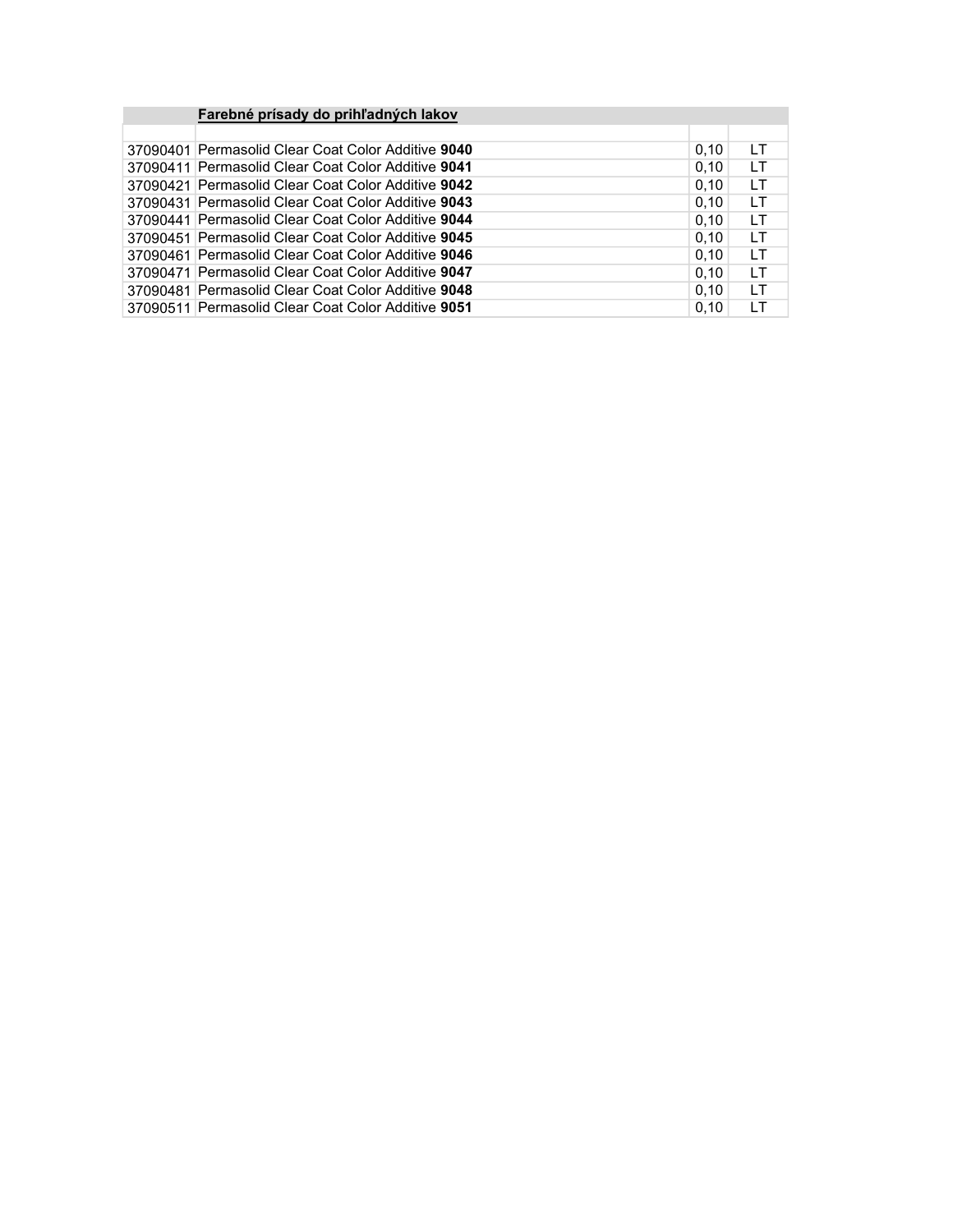# Permahyd Hi-TEC 480 miešacie farby

| 36101540 WT154 blue effect           | 0,25                                                                                                                                                                                                                                                                                                                                                                                                                                                                                                                                                                                                                                                                                                                                                                                                                                                                                                                                                                                                                                                                                                                                                                                                                                                                                                                                                                                                                                                                                                      | LT                                                                                                                                                                                                                                                                                                                                                   |
|--------------------------------------|-----------------------------------------------------------------------------------------------------------------------------------------------------------------------------------------------------------------------------------------------------------------------------------------------------------------------------------------------------------------------------------------------------------------------------------------------------------------------------------------------------------------------------------------------------------------------------------------------------------------------------------------------------------------------------------------------------------------------------------------------------------------------------------------------------------------------------------------------------------------------------------------------------------------------------------------------------------------------------------------------------------------------------------------------------------------------------------------------------------------------------------------------------------------------------------------------------------------------------------------------------------------------------------------------------------------------------------------------------------------------------------------------------------------------------------------------------------------------------------------------------------|------------------------------------------------------------------------------------------------------------------------------------------------------------------------------------------------------------------------------------------------------------------------------------------------------------------------------------------------------|
|                                      |                                                                                                                                                                                                                                                                                                                                                                                                                                                                                                                                                                                                                                                                                                                                                                                                                                                                                                                                                                                                                                                                                                                                                                                                                                                                                                                                                                                                                                                                                                           | LT                                                                                                                                                                                                                                                                                                                                                   |
|                                      |                                                                                                                                                                                                                                                                                                                                                                                                                                                                                                                                                                                                                                                                                                                                                                                                                                                                                                                                                                                                                                                                                                                                                                                                                                                                                                                                                                                                                                                                                                           | LT                                                                                                                                                                                                                                                                                                                                                   |
|                                      |                                                                                                                                                                                                                                                                                                                                                                                                                                                                                                                                                                                                                                                                                                                                                                                                                                                                                                                                                                                                                                                                                                                                                                                                                                                                                                                                                                                                                                                                                                           | LT                                                                                                                                                                                                                                                                                                                                                   |
|                                      |                                                                                                                                                                                                                                                                                                                                                                                                                                                                                                                                                                                                                                                                                                                                                                                                                                                                                                                                                                                                                                                                                                                                                                                                                                                                                                                                                                                                                                                                                                           | LT                                                                                                                                                                                                                                                                                                                                                   |
|                                      |                                                                                                                                                                                                                                                                                                                                                                                                                                                                                                                                                                                                                                                                                                                                                                                                                                                                                                                                                                                                                                                                                                                                                                                                                                                                                                                                                                                                                                                                                                           | LT                                                                                                                                                                                                                                                                                                                                                   |
|                                      |                                                                                                                                                                                                                                                                                                                                                                                                                                                                                                                                                                                                                                                                                                                                                                                                                                                                                                                                                                                                                                                                                                                                                                                                                                                                                                                                                                                                                                                                                                           | LT                                                                                                                                                                                                                                                                                                                                                   |
|                                      |                                                                                                                                                                                                                                                                                                                                                                                                                                                                                                                                                                                                                                                                                                                                                                                                                                                                                                                                                                                                                                                                                                                                                                                                                                                                                                                                                                                                                                                                                                           | LT                                                                                                                                                                                                                                                                                                                                                   |
|                                      |                                                                                                                                                                                                                                                                                                                                                                                                                                                                                                                                                                                                                                                                                                                                                                                                                                                                                                                                                                                                                                                                                                                                                                                                                                                                                                                                                                                                                                                                                                           | LT                                                                                                                                                                                                                                                                                                                                                   |
|                                      |                                                                                                                                                                                                                                                                                                                                                                                                                                                                                                                                                                                                                                                                                                                                                                                                                                                                                                                                                                                                                                                                                                                                                                                                                                                                                                                                                                                                                                                                                                           | LT                                                                                                                                                                                                                                                                                                                                                   |
|                                      |                                                                                                                                                                                                                                                                                                                                                                                                                                                                                                                                                                                                                                                                                                                                                                                                                                                                                                                                                                                                                                                                                                                                                                                                                                                                                                                                                                                                                                                                                                           | LT                                                                                                                                                                                                                                                                                                                                                   |
|                                      |                                                                                                                                                                                                                                                                                                                                                                                                                                                                                                                                                                                                                                                                                                                                                                                                                                                                                                                                                                                                                                                                                                                                                                                                                                                                                                                                                                                                                                                                                                           |                                                                                                                                                                                                                                                                                                                                                      |
|                                      |                                                                                                                                                                                                                                                                                                                                                                                                                                                                                                                                                                                                                                                                                                                                                                                                                                                                                                                                                                                                                                                                                                                                                                                                                                                                                                                                                                                                                                                                                                           | LT                                                                                                                                                                                                                                                                                                                                                   |
|                                      |                                                                                                                                                                                                                                                                                                                                                                                                                                                                                                                                                                                                                                                                                                                                                                                                                                                                                                                                                                                                                                                                                                                                                                                                                                                                                                                                                                                                                                                                                                           | LT                                                                                                                                                                                                                                                                                                                                                   |
|                                      |                                                                                                                                                                                                                                                                                                                                                                                                                                                                                                                                                                                                                                                                                                                                                                                                                                                                                                                                                                                                                                                                                                                                                                                                                                                                                                                                                                                                                                                                                                           | LT                                                                                                                                                                                                                                                                                                                                                   |
|                                      |                                                                                                                                                                                                                                                                                                                                                                                                                                                                                                                                                                                                                                                                                                                                                                                                                                                                                                                                                                                                                                                                                                                                                                                                                                                                                                                                                                                                                                                                                                           | LT                                                                                                                                                                                                                                                                                                                                                   |
|                                      |                                                                                                                                                                                                                                                                                                                                                                                                                                                                                                                                                                                                                                                                                                                                                                                                                                                                                                                                                                                                                                                                                                                                                                                                                                                                                                                                                                                                                                                                                                           | LT                                                                                                                                                                                                                                                                                                                                                   |
|                                      |                                                                                                                                                                                                                                                                                                                                                                                                                                                                                                                                                                                                                                                                                                                                                                                                                                                                                                                                                                                                                                                                                                                                                                                                                                                                                                                                                                                                                                                                                                           | LT                                                                                                                                                                                                                                                                                                                                                   |
|                                      |                                                                                                                                                                                                                                                                                                                                                                                                                                                                                                                                                                                                                                                                                                                                                                                                                                                                                                                                                                                                                                                                                                                                                                                                                                                                                                                                                                                                                                                                                                           | LT                                                                                                                                                                                                                                                                                                                                                   |
|                                      |                                                                                                                                                                                                                                                                                                                                                                                                                                                                                                                                                                                                                                                                                                                                                                                                                                                                                                                                                                                                                                                                                                                                                                                                                                                                                                                                                                                                                                                                                                           | LT                                                                                                                                                                                                                                                                                                                                                   |
| 36103300 WT330 blood orange          |                                                                                                                                                                                                                                                                                                                                                                                                                                                                                                                                                                                                                                                                                                                                                                                                                                                                                                                                                                                                                                                                                                                                                                                                                                                                                                                                                                                                                                                                                                           | LT                                                                                                                                                                                                                                                                                                                                                   |
| 36203310 WT331 translucent oxide     | 0,50                                                                                                                                                                                                                                                                                                                                                                                                                                                                                                                                                                                                                                                                                                                                                                                                                                                                                                                                                                                                                                                                                                                                                                                                                                                                                                                                                                                                                                                                                                      | LT                                                                                                                                                                                                                                                                                                                                                   |
|                                      | 0,50                                                                                                                                                                                                                                                                                                                                                                                                                                                                                                                                                                                                                                                                                                                                                                                                                                                                                                                                                                                                                                                                                                                                                                                                                                                                                                                                                                                                                                                                                                      | LT                                                                                                                                                                                                                                                                                                                                                   |
| 36203330 WT333 granada red           | 0,50                                                                                                                                                                                                                                                                                                                                                                                                                                                                                                                                                                                                                                                                                                                                                                                                                                                                                                                                                                                                                                                                                                                                                                                                                                                                                                                                                                                                                                                                                                      | LT                                                                                                                                                                                                                                                                                                                                                   |
| 36203340 WT334 oxide red             | 0,50                                                                                                                                                                                                                                                                                                                                                                                                                                                                                                                                                                                                                                                                                                                                                                                                                                                                                                                                                                                                                                                                                                                                                                                                                                                                                                                                                                                                                                                                                                      | LT                                                                                                                                                                                                                                                                                                                                                   |
|                                      |                                                                                                                                                                                                                                                                                                                                                                                                                                                                                                                                                                                                                                                                                                                                                                                                                                                                                                                                                                                                                                                                                                                                                                                                                                                                                                                                                                                                                                                                                                           | LT                                                                                                                                                                                                                                                                                                                                                   |
|                                      |                                                                                                                                                                                                                                                                                                                                                                                                                                                                                                                                                                                                                                                                                                                                                                                                                                                                                                                                                                                                                                                                                                                                                                                                                                                                                                                                                                                                                                                                                                           | LT                                                                                                                                                                                                                                                                                                                                                   |
|                                      |                                                                                                                                                                                                                                                                                                                                                                                                                                                                                                                                                                                                                                                                                                                                                                                                                                                                                                                                                                                                                                                                                                                                                                                                                                                                                                                                                                                                                                                                                                           | LT                                                                                                                                                                                                                                                                                                                                                   |
|                                      |                                                                                                                                                                                                                                                                                                                                                                                                                                                                                                                                                                                                                                                                                                                                                                                                                                                                                                                                                                                                                                                                                                                                                                                                                                                                                                                                                                                                                                                                                                           | LT                                                                                                                                                                                                                                                                                                                                                   |
|                                      |                                                                                                                                                                                                                                                                                                                                                                                                                                                                                                                                                                                                                                                                                                                                                                                                                                                                                                                                                                                                                                                                                                                                                                                                                                                                                                                                                                                                                                                                                                           | LT                                                                                                                                                                                                                                                                                                                                                   |
|                                      |                                                                                                                                                                                                                                                                                                                                                                                                                                                                                                                                                                                                                                                                                                                                                                                                                                                                                                                                                                                                                                                                                                                                                                                                                                                                                                                                                                                                                                                                                                           | LT                                                                                                                                                                                                                                                                                                                                                   |
|                                      |                                                                                                                                                                                                                                                                                                                                                                                                                                                                                                                                                                                                                                                                                                                                                                                                                                                                                                                                                                                                                                                                                                                                                                                                                                                                                                                                                                                                                                                                                                           | LT                                                                                                                                                                                                                                                                                                                                                   |
|                                      |                                                                                                                                                                                                                                                                                                                                                                                                                                                                                                                                                                                                                                                                                                                                                                                                                                                                                                                                                                                                                                                                                                                                                                                                                                                                                                                                                                                                                                                                                                           | LT                                                                                                                                                                                                                                                                                                                                                   |
|                                      |                                                                                                                                                                                                                                                                                                                                                                                                                                                                                                                                                                                                                                                                                                                                                                                                                                                                                                                                                                                                                                                                                                                                                                                                                                                                                                                                                                                                                                                                                                           | LT                                                                                                                                                                                                                                                                                                                                                   |
|                                      |                                                                                                                                                                                                                                                                                                                                                                                                                                                                                                                                                                                                                                                                                                                                                                                                                                                                                                                                                                                                                                                                                                                                                                                                                                                                                                                                                                                                                                                                                                           | LT                                                                                                                                                                                                                                                                                                                                                   |
|                                      |                                                                                                                                                                                                                                                                                                                                                                                                                                                                                                                                                                                                                                                                                                                                                                                                                                                                                                                                                                                                                                                                                                                                                                                                                                                                                                                                                                                                                                                                                                           | LT                                                                                                                                                                                                                                                                                                                                                   |
|                                      |                                                                                                                                                                                                                                                                                                                                                                                                                                                                                                                                                                                                                                                                                                                                                                                                                                                                                                                                                                                                                                                                                                                                                                                                                                                                                                                                                                                                                                                                                                           | LT                                                                                                                                                                                                                                                                                                                                                   |
|                                      |                                                                                                                                                                                                                                                                                                                                                                                                                                                                                                                                                                                                                                                                                                                                                                                                                                                                                                                                                                                                                                                                                                                                                                                                                                                                                                                                                                                                                                                                                                           | LT                                                                                                                                                                                                                                                                                                                                                   |
|                                      |                                                                                                                                                                                                                                                                                                                                                                                                                                                                                                                                                                                                                                                                                                                                                                                                                                                                                                                                                                                                                                                                                                                                                                                                                                                                                                                                                                                                                                                                                                           |                                                                                                                                                                                                                                                                                                                                                      |
|                                      |                                                                                                                                                                                                                                                                                                                                                                                                                                                                                                                                                                                                                                                                                                                                                                                                                                                                                                                                                                                                                                                                                                                                                                                                                                                                                                                                                                                                                                                                                                           | LT                                                                                                                                                                                                                                                                                                                                                   |
|                                      |                                                                                                                                                                                                                                                                                                                                                                                                                                                                                                                                                                                                                                                                                                                                                                                                                                                                                                                                                                                                                                                                                                                                                                                                                                                                                                                                                                                                                                                                                                           | LT                                                                                                                                                                                                                                                                                                                                                   |
|                                      |                                                                                                                                                                                                                                                                                                                                                                                                                                                                                                                                                                                                                                                                                                                                                                                                                                                                                                                                                                                                                                                                                                                                                                                                                                                                                                                                                                                                                                                                                                           | <b>LT</b>                                                                                                                                                                                                                                                                                                                                            |
|                                      |                                                                                                                                                                                                                                                                                                                                                                                                                                                                                                                                                                                                                                                                                                                                                                                                                                                                                                                                                                                                                                                                                                                                                                                                                                                                                                                                                                                                                                                                                                           | LT                                                                                                                                                                                                                                                                                                                                                   |
|                                      |                                                                                                                                                                                                                                                                                                                                                                                                                                                                                                                                                                                                                                                                                                                                                                                                                                                                                                                                                                                                                                                                                                                                                                                                                                                                                                                                                                                                                                                                                                           | LT                                                                                                                                                                                                                                                                                                                                                   |
|                                      |                                                                                                                                                                                                                                                                                                                                                                                                                                                                                                                                                                                                                                                                                                                                                                                                                                                                                                                                                                                                                                                                                                                                                                                                                                                                                                                                                                                                                                                                                                           | LT                                                                                                                                                                                                                                                                                                                                                   |
|                                      |                                                                                                                                                                                                                                                                                                                                                                                                                                                                                                                                                                                                                                                                                                                                                                                                                                                                                                                                                                                                                                                                                                                                                                                                                                                                                                                                                                                                                                                                                                           | LT                                                                                                                                                                                                                                                                                                                                                   |
|                                      |                                                                                                                                                                                                                                                                                                                                                                                                                                                                                                                                                                                                                                                                                                                                                                                                                                                                                                                                                                                                                                                                                                                                                                                                                                                                                                                                                                                                                                                                                                           | LT                                                                                                                                                                                                                                                                                                                                                   |
|                                      |                                                                                                                                                                                                                                                                                                                                                                                                                                                                                                                                                                                                                                                                                                                                                                                                                                                                                                                                                                                                                                                                                                                                                                                                                                                                                                                                                                                                                                                                                                           | LT                                                                                                                                                                                                                                                                                                                                                   |
|                                      | 1,00                                                                                                                                                                                                                                                                                                                                                                                                                                                                                                                                                                                                                                                                                                                                                                                                                                                                                                                                                                                                                                                                                                                                                                                                                                                                                                                                                                                                                                                                                                      | LT                                                                                                                                                                                                                                                                                                                                                   |
|                                      |                                                                                                                                                                                                                                                                                                                                                                                                                                                                                                                                                                                                                                                                                                                                                                                                                                                                                                                                                                                                                                                                                                                                                                                                                                                                                                                                                                                                                                                                                                           | LT                                                                                                                                                                                                                                                                                                                                                   |
| 36303590 WT359 bright silver         | 1,00                                                                                                                                                                                                                                                                                                                                                                                                                                                                                                                                                                                                                                                                                                                                                                                                                                                                                                                                                                                                                                                                                                                                                                                                                                                                                                                                                                                                                                                                                                      | LT                                                                                                                                                                                                                                                                                                                                                   |
| 36303600 WT360 coarse silver         | 1,00                                                                                                                                                                                                                                                                                                                                                                                                                                                                                                                                                                                                                                                                                                                                                                                                                                                                                                                                                                                                                                                                                                                                                                                                                                                                                                                                                                                                                                                                                                      | LT                                                                                                                                                                                                                                                                                                                                                   |
| 36303610 WT361 brilliant silver      | 1,00                                                                                                                                                                                                                                                                                                                                                                                                                                                                                                                                                                                                                                                                                                                                                                                                                                                                                                                                                                                                                                                                                                                                                                                                                                                                                                                                                                                                                                                                                                      | LT                                                                                                                                                                                                                                                                                                                                                   |
| 36103614 WT361 brilliant silver      | 3,50                                                                                                                                                                                                                                                                                                                                                                                                                                                                                                                                                                                                                                                                                                                                                                                                                                                                                                                                                                                                                                                                                                                                                                                                                                                                                                                                                                                                                                                                                                      | LT                                                                                                                                                                                                                                                                                                                                                   |
| 36303620 WT362 brilliant silver fine | 1,00                                                                                                                                                                                                                                                                                                                                                                                                                                                                                                                                                                                                                                                                                                                                                                                                                                                                                                                                                                                                                                                                                                                                                                                                                                                                                                                                                                                                                                                                                                      | LT                                                                                                                                                                                                                                                                                                                                                   |
| 36403624 WT362 brilliant silver fine | 3,50                                                                                                                                                                                                                                                                                                                                                                                                                                                                                                                                                                                                                                                                                                                                                                                                                                                                                                                                                                                                                                                                                                                                                                                                                                                                                                                                                                                                                                                                                                      | LT                                                                                                                                                                                                                                                                                                                                                   |
|                                      |                                                                                                                                                                                                                                                                                                                                                                                                                                                                                                                                                                                                                                                                                                                                                                                                                                                                                                                                                                                                                                                                                                                                                                                                                                                                                                                                                                                                                                                                                                           | LT                                                                                                                                                                                                                                                                                                                                                   |
| 36203640 WT364 white pearl           | 0,50                                                                                                                                                                                                                                                                                                                                                                                                                                                                                                                                                                                                                                                                                                                                                                                                                                                                                                                                                                                                                                                                                                                                                                                                                                                                                                                                                                                                                                                                                                      | LT                                                                                                                                                                                                                                                                                                                                                   |
|                                      | 36301880 WT188 super deep black new<br>36303030 WT303 platin silver extra fine<br>36203050 WT305 ultra fine silver<br>36203080 WT308 bright orange<br>36203090 WT309 brilliant magenta red<br>36203110 WT311 ruby red<br>36103120 WT312 magic fire effect<br>36203180 WT318 brilliant blue<br>36203200 WT320 platinum pearl<br>36303210 WT321 white<br>36203220 WT322 micro white<br>36303230 WT323 special black<br>36203234 WT323 special black<br>36203240 WT324 reddish yellow<br>36203260 WT326 greenish yellow<br>36103270 WT327 yellow<br>36203280 WT328 ochre<br>36203290 WT329 transparent yellow<br>36203320 WT332 maroon<br>36103350 WT335 dark yellow<br>36103360 WT336 translucent red<br>36203370 WT337 red<br>36203380 WT338 bluish magenta red<br>36203390 WT339 violet<br>36203400 WT340 yellow magenta red<br>36103410 WT341 azure blue<br>36203420 WT342 dark violet<br>36203430 WT343 blue<br>36203440 WT344 dark blue<br>36103450 WT345 transparent emerald<br>36303460 WT346 transparent deep blue<br>36103470 WT347 transparent green<br>36203480 WT348 transparent azure blue<br>36103490 WT349 translucent green<br>36203500 WT350 translucent black<br>36203510 WT351 translucent azure blue<br>36203520 WT352 translucent white<br>36203530 WT353 reduced magenta red<br>36303540 WT354 fine silver<br>36203550 WT355 brilliant silver coarse<br>36303560 WT356 medium silver<br>36303570 WT357 micro silver<br>36303580 WT358 special silver<br>36103630 WT363 brilliant gold | 1,00<br>1,00<br>0,50<br>0,50<br>0,50<br>0,50<br>0,25<br>0,50<br>0,50<br>1,00<br>0,50<br>1,00<br>3,50<br>0,50<br>0,50<br>0,25<br>0,50<br>0,50<br>0,25<br>0,25<br>0,25<br>0,50<br>0,50<br>0,50<br>0,50<br>0,25<br>0,50<br>0,50<br>0,50<br>0,25<br>1,00<br>0,25<br>0,50<br>0,25<br>0,50<br>0,50<br>0,50<br>0,50<br>1,00<br>0,50<br>1,00<br>1,00<br>0,25 |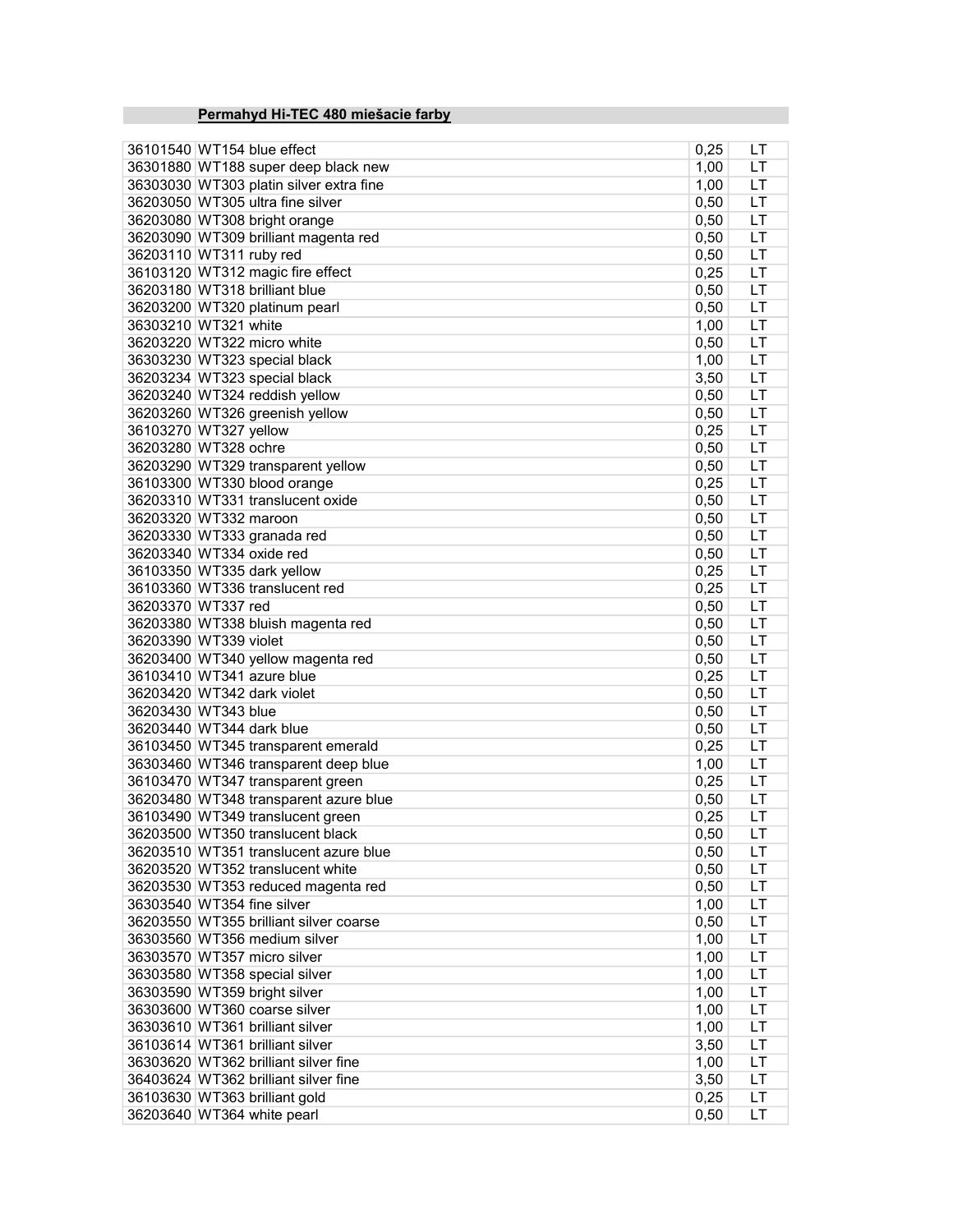| 36203650 WT365 lilac pearl        | 0,50 | LТ  |
|-----------------------------------|------|-----|
| 36203660 WT366 gold pearl         | 0,50 | LT  |
| 36103670 WT367 fine green pearl   | 0,25 | LT. |
| 36203680 WT368 fine white pearl   | 0,50 | LT. |
| 36103690 WT369 red pearl          | 0,25 | LT  |
| 36203700 WT370 bright blue pearl  | 0,50 | LT  |
| 36103710 WT371 brown pearl        | 0,25 | LT  |
| 36203720 WT372 fine blue pearl    | 0,50 | LT  |
| 36203730 WT373 ruby pearl         | 0,50 | LT  |
| 36103740 WT374 blue green pearl   | 0,25 | LT  |
| 36203750 WT375 green pearl        | 0,50 | LT. |
| 36103760 WT376 red pearl extra    | 0,25 | LT  |
| 36203770 WT377 diamond white      | 0,50 | LT. |
| 36103780 WT378 diamond red        | 0,25 | LT  |
| 36103790 WT379 diamond copper     | 0,25 | LT  |
| 36103800 WT380 diamond green      | 0,25 | LT  |
| 36103810 WT381 diamond blue       | 0,25 | LT  |
| 36103820 WT382 diamond gold       | 0,25 | LT  |
| 36103830 WT383 brilliant orange   | 0,25 | LT. |
| 36303880 WT388 super deep black   | 1,00 | LT. |
| 36303890 WT389 platin silver fine | 1,00 | LT  |
| 36303900 WT390 platin silver      | 1,00 | LT  |
| 36103920 WT392 magic effect       | 0,25 | LT  |
| 36103930 WT393 light yellow       | 0,25 | LT  |

| Systémové komponenty pre Permahyd Hi-TEC 480 |      |    |
|----------------------------------------------|------|----|
|                                              |      |    |
| 36303850 System Component A (WT385)          | 1.00 | LT |
| 36403854 System Component A (WT385)          | 3.50 | LТ |
| 36303870 System Component B (WT387)          | 1.00 | LT |
| 36403874 System Component B (WT387)          | 3.50 | LТ |
| 36303860 Flop Control (WT386)                | 1.00 | LT |
| 36104550 Performance Component (WT455)       | 1.00 | LT |